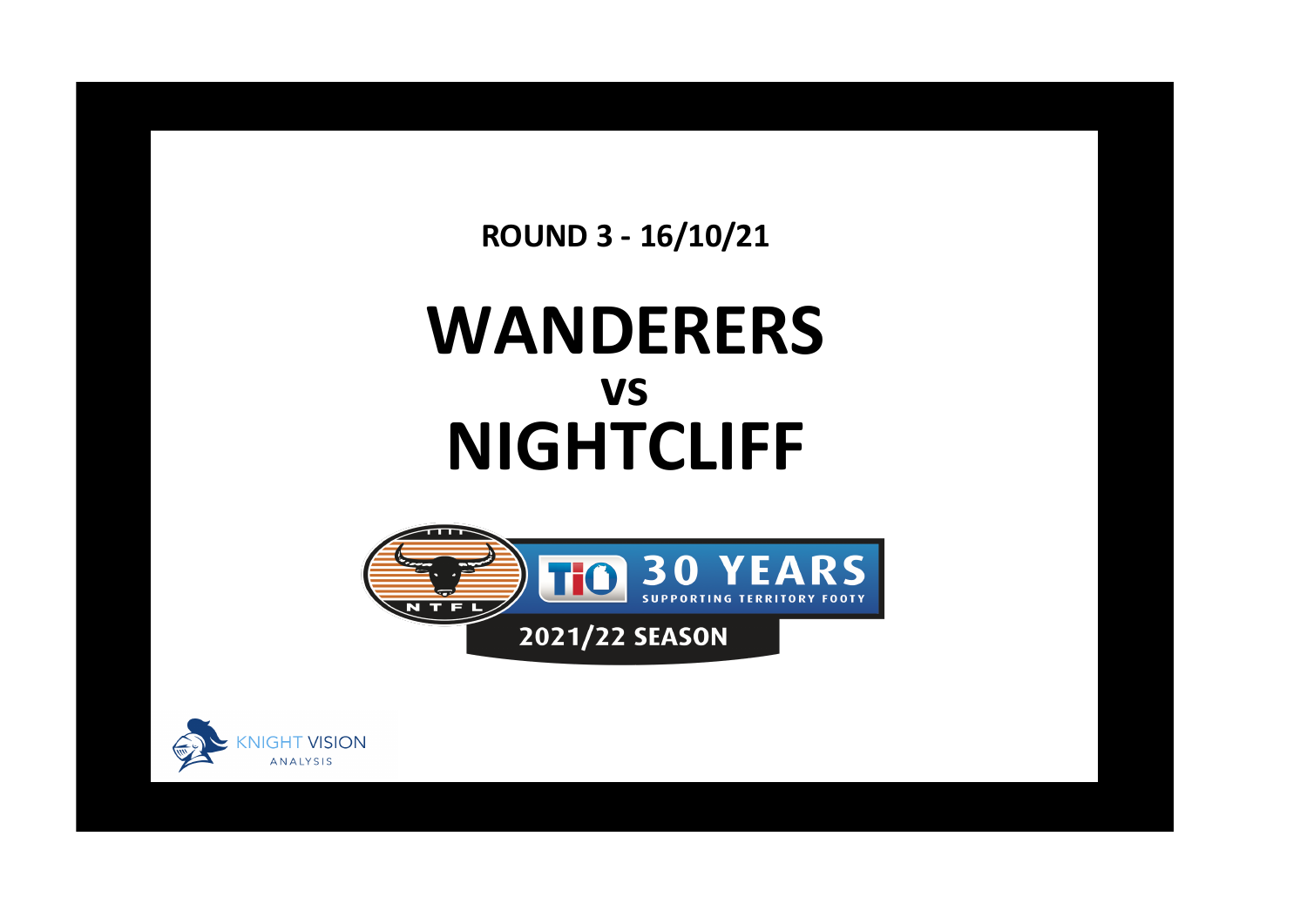|                         |                | <b>Wanderers</b> |                |                         |                          | <b>Nightcliff</b> |                |                |                |                         |  |              | <b>Differential</b> |                |                |              |  |  |  |
|-------------------------|----------------|------------------|----------------|-------------------------|--------------------------|-------------------|----------------|----------------|----------------|-------------------------|--|--------------|---------------------|----------------|----------------|--------------|--|--|--|
| Q1                      | Q <sub>2</sub> | Q <sub>3</sub>   | Q4             | <b>TOTAL</b>            |                          | Q1                | Q <sub>2</sub> | Q <sub>3</sub> | Q <sub>4</sub> | <b>TOTAL</b>            |  | Q1           | Q <sub>2</sub>      | Q <sub>3</sub> | Q <sub>4</sub> | <b>TOTAL</b> |  |  |  |
| 36                      | 37             | 41               | 29             | 143                     | <b>Kicks</b>             | 52                | 53             | 55             | 67             | 227                     |  | $-16$        | $-16$               | $-14$          | $-38$          | $-84$        |  |  |  |
| 22                      | 17             | 17               | 12             | 68                      | <b>Handballs</b>         | 41                | 22             | 30             | 38             | 131                     |  | $-19$        | $-5$                | $-13$          | $-26$          | $-63$        |  |  |  |
| 58                      | 54             | 58               | 41             | 211                     | <b>Disposals</b>         | 93                | 75             | 85             | 105            | 358                     |  | $-35$        | $-21$               | $-27$          | $-64$          | $-147$       |  |  |  |
| 1.64                    | 2.18           | 2.41             | 2.42           | 2.10                    | <b>K:H Ratio</b>         | 1.27              | 2.41           | 1.83           | 1.76           | 1.73                    |  | $+0.37$      | $-0.23$             | $+0.58$        | $+0.65$        | $+0.37$      |  |  |  |
| 58%                     | 59%            | 51%              | 55%            | 56%                     | Kick Eff. %              | 65%               | 58%            | 73%            | 73%            | 68%                     |  | $-7%$        | $+1%$               | $-22%$         | $-18%$         | $-12%$       |  |  |  |
| 68%                     | 76%            | 47%              | 67%            | 65%                     | <b>Handball Eff. %</b>   | 68%               | 64%            | 70%            | 84%            | 73%                     |  | $-0%$        | $+13%$              | $-23%$         | $-18%$         | $-8%$        |  |  |  |
| 4                       | 4              | 9                | 3              | 20                      | <b>Clangers</b>          | 9                 | 9              | 3              | 6              | 27                      |  | $-5$         | $-5$                | $+6$           | $-3$           | $-7$         |  |  |  |
| 25                      | 21             | 25               | 26             | 97                      | <b>Cont. Poss</b>        | 34                | 32             | 34             | 34             | 134                     |  | $-9$         | $-11$               | $-9$           | $-8$           | $-37$        |  |  |  |
| 34                      | 31             | 31               | 17             | 113                     | <b>Unc. Poss</b>         | 56                | 43             | 51             | 68             | 218                     |  | $-22$        | $-12$               | $-20$          | $-51$          | $-105$       |  |  |  |
| 16                      | 13             | 14               | 9              | 52                      | <b>Marks</b>             | 18                | 23             | 27             | 28             | 96                      |  | $-2$         | $-10$               | $-13$          | $-19$          | $-44$        |  |  |  |
| 14                      | 11             | 14               | 5              | 44                      | <b>Unc. Marks</b>        | 16                | 19             | 22             | 26             | 83                      |  | $-2$         | $-8$                | $-8$           | $-21$          | $-39$        |  |  |  |
| $\overline{2}$          | $\overline{2}$ | 0                | 4              | 8                       | <b>Cont. Marks</b>       | $\overline{2}$    | 4              | 5              | 2              | 13                      |  | $\mathbf{0}$ | $-2$                | $-5$           | $+2$           | $-5$         |  |  |  |
| 4                       | 3              | 1                | 4              | 12                      | Int. Marks               | 4                 | 3              | 6              | 1              | 14                      |  | $\bf{0}$     | $\mathbf{0}$        | $-5$           | $+3$           | $-2$         |  |  |  |
| 0                       | $\mathbf{1}$   | 0                | $\overline{2}$ | 3                       | F50 Marks                | $\overline{2}$    | 6              | 3              | 6              | 17                      |  | $-2$         | $-5$                | $-3$           | $-4$           | $-14$        |  |  |  |
| 15                      | 12             | 7                | 8              | 42                      | <b>Handball Receives</b> | 26                | 12             | 19             | 29             | 86                      |  | $-11$        | $\Omega$            | $-12$          | $-21$          | $-44$        |  |  |  |
| 21                      | 18             | 23               | 21             | 83                      | <b>Groundball Gets</b>   | 30                | 27             | 27             | 29             | 113                     |  | $-9$         | $-9$                | $-4$           | $-8$           | $-30$        |  |  |  |
| 8                       | 4              | $\overline{7}$   | $\overline{2}$ | 21                      | <b>Hitouts</b>           | 10                | 7              | 10             | 9              | 36                      |  | $-2$         | $-3$                | $-3$           | $-7$           | $-15$        |  |  |  |
| $\overline{\mathbf{z}}$ | 8              | 9                | 8              | 32                      | <b>Clearances</b>        | 7                 | 7              | 11             | 7              | 32                      |  | $\mathbf{0}$ | $+1$                | $-2$           | $+1$           | $\mathbf{0}$ |  |  |  |
| 19                      | 14             | 12               | 11             | 56                      | <b>Tackles</b>           | 17                | 9              | 11             | 8              | 45                      |  | $+2$         | $+5$                | $+1$           | $+3$           | $+11$        |  |  |  |
| 4                       | 5              | 7                | 9              | 25                      | <b>One Percenters</b>    | 5                 | 6              | 5              | 6              | 22                      |  | $-1$         | $-1$                | $+2$           | $+3$           | $+3$         |  |  |  |
| $\overline{2}$          | 4              | $\mathbf{2}$     | 7              | 15                      | <b>Spoils</b>            | $\overline{2}$    | $\overline{2}$ | $\overline{2}$ | 5              | 11                      |  | $\mathbf{0}$ | $+2$                | $\Omega$       | $+2$           | $+4$         |  |  |  |
| $\overline{2}$          | $\overline{2}$ | $\overline{2}$   | 1              | $\overline{\mathbf{z}}$ | <b>Frees For</b>         | 4                 | $\overline{2}$ | 3              | 3              | 12                      |  | $-2$         | $\mathbf{0}$        | $-1$           | $-2$           | $-5$         |  |  |  |
| 4                       | $\overline{2}$ | 3                | 3              | 12                      | <b>Frees Against</b>     | $\overline{2}$    | $\overline{2}$ | $\overline{2}$ | $\mathbf{1}$   | $\overline{\mathbf{z}}$ |  | $+2$         | $\Omega$            | $+1$           | $+2$           | $+5$         |  |  |  |
| 5                       | 14             | 5                | 14             | 38                      | <b>Inside 50s</b>        | 8                 | 10             | 14             | 8              | 40                      |  | $-3$         | +4                  | $-9$           | $+6$           | $-2$         |  |  |  |
| 4                       | 9              | 6                | $\overline{2}$ | 21                      | <b>Rebound 50s</b>       | 4                 | 12             | 3              | 12             | 31                      |  | $\mathbf{0}$ | $-3$                | $+3$           | $-10$          | $-10$        |  |  |  |
| 0%                      | 29%            | 80%              | 36%            | 34%                     | Score / I50 %            | 75%               | 60%            | 79%            | 75%            | 73%                     |  | $-75%$       | $-31%$              | $+1%$          | $-39%$         | $-38%$       |  |  |  |
| 0                       | $\overline{2}$ | $\overline{2}$   | $\overline{2}$ | 6                       | <b>Goals</b>             | 4                 | $\overline{2}$ | 8              | 4              | 18                      |  | $-4$         | $\mathbf{0}$        | $-6$           | $-2$           | $-12$        |  |  |  |
| 0                       | $\overline{2}$ | 2                | 3              | $\overline{7}$          | <b>Behinds</b>           | 2                 | 4              | 3              | 2              | 11                      |  | $-2$         | $-2$                | $-1$           | $+1$           | $-4$         |  |  |  |
| $\mathbf 0$             | 14             | 14               | 15             | 43                      | <b>Score</b>             | 26                | 16             | 51             | 26             | 119                     |  | $-26$        | $-2$                | $-37$          | $-11$          | $-76$        |  |  |  |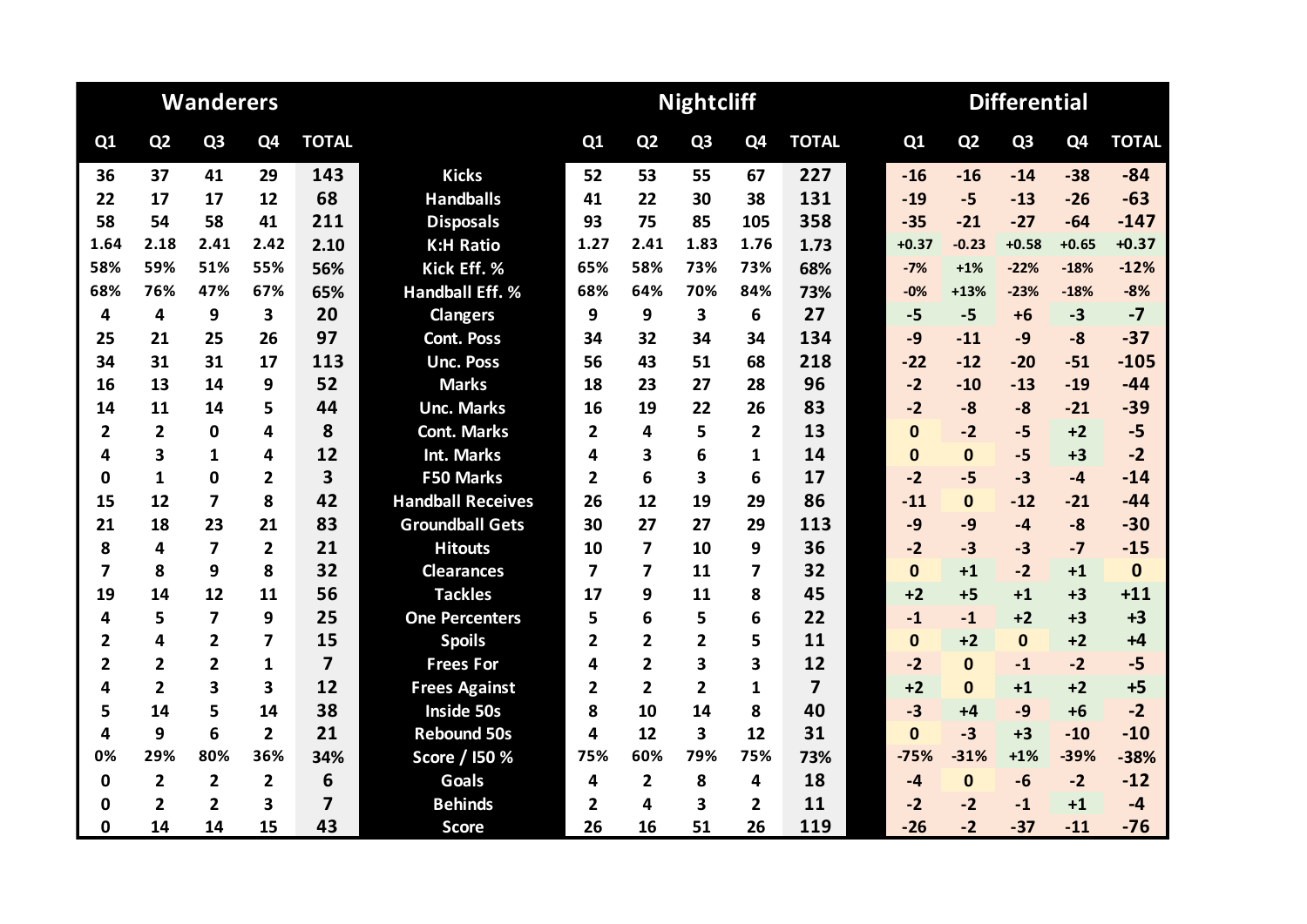|                        |     |     |                   |      |             |                |           |             |       |                |      |             | <b>Wanderers</b>         |     |       |                |    |                |      |                |           |              |            |               |           |                           |               |
|------------------------|-----|-----|-------------------|------|-------------|----------------|-----------|-------------|-------|----------------|------|-------------|--------------------------|-----|-------|----------------|----|----------------|------|----------------|-----------|--------------|------------|---------------|-----------|---------------------------|---------------|
| <b>Player</b>          | К   | н   | D                 |      | KE% HE% CLG |                | <b>CP</b> | UP          | M     | UM             |      |             | CM IM F50M HR GBG HO CLR |     |       |                |    | т              | 1%   | <b>SP</b>      | <b>FF</b> | FA           | <b>I50</b> | <b>R50</b>    | G         | В                         | <b>SA</b>     |
| 06 B O'Connell         | 10  | 10  | 20                | 50%  | 70%         |                | 10        | 10          | 3     | 3              | 0    | 0           | 0                        | 6   | 9     | 0              | 4  | 5              | 4    | 3              | 1         | 2            | 6          | 1             | 0         | 1                         | 0             |
| 02 J Erlandson         | 9   | 10  | 19                | 67%  | 60%         | 5              | 10        | 9           | 4     | 4              | 0    | 0           | 0                        | 4   | 10    | 0              | 4  | 5              | 0    | 0              | 0         | 0            |            | 1             | 0         | 0                         | 2             |
| 21 D Weetra            | 18  | 0   | 18                | 72%  | #####       |                | 3         | 14          | 8     | 6              | 2    | 6           | 0                        |     |       | 0              | 0  | 2              | 3    | 3              |           | 0            | 2          | 8             | 0         | 0                         | 1             |
| 04 Jerome Motlop       | 10  | 3   | 13                | 40%  | 67%         |                | 6         | 6           | 2     | 1              | 1    | 0           | 0                        | 5   | 3     | 0              | 3  | 4              | 2    | 0              | 2         | 0            | 4          | 0             | 0         | 0                         | 1             |
| 17 L Johnston          | 10  | 3   | 13                | 70%  | 100%        | 0              | 4         | 8           | 5     | 5              | 0    | 1           | 0                        | 1   | 4     | $\Omega$       | 0  | $\overline{2}$ |      | 1              | 0         | 0            | 4          | 3             | 0         | 0                         | 1             |
| 29 W Williams          | 10  | 2   | 12                | 80%  | 100%        | 0              | 3         | 9           | 5     | 4              | 1    | 1           | 0                        | 4   | 2     | 0              | 0  | 0              | 2    | 1              | 0         | 0            | 4          | 0             | 2         | $\overline{2}$            | 0             |
| 10 D Clee              | 8   | 3   | 11                | 38%  | 33%         |                | 4         |             | 3     | 3              | 0    | 0           | 0                        | 3   | 4     | 0              | 3  | 14             | 0    | 0              | 0         | 2            |            | 1             | 0         | 0                         | 0             |
| 16 E Simpson           | 5   | 6   | 11                | 20%  | 83%         | $\overline{2}$ | 11        | 1           | 3     | 1              | 2    | 0           | 1                        | 0   | 9     | 6              | 4  | 1              | 0    | 0              | 0         | 2            |            | 0             | 1         | 0                         | 0             |
| 18 M Taylor            | 5   | 6   | 11                | 80%  | 50%         | 0              | 6         | 5           | 2     | 1              | 1    | 1           | 0                        | 3   | 5     | $\overline{2}$ | 1  | $\mathbf{1}$   | 2    | $\overline{2}$ | 0         | 0            | 0          | 3             | 0         | 0                         | 0             |
| 01 D Thompson          | 10  | 0   | 10                | 50%  | #####       | 2              | 3         | 8           | 2     | 2              | 0    | 0           | 0                        | 2   | 2     | 0              | 3  | 2              | 0    | 0              | 1         | 0            | 4          | 0             | 0         | 0                         | 0             |
| 03 A Lewis             | 1   | 6   | 7                 | 100% | 50%         | 0              | 4         | 3           | 1     | 1              | 0    | 0           | 0                        | 2   | 4     | 0              | 0  | 0              |      | 1              | 0         | 0            | 0          | 0             | 0         | 0                         | 0             |
| 20 N Jones-Cubillo     | 4   | 3   | 7                 | 50%  | 67%         | 1              | 1         | 6           | 2     | 2              | 0    | 0           | 0                        | 2   |       | 0              | 0  | 1              |      | 1              | 0         | 0            | 0          | 0             | 0         | 0                         | 0             |
| 27 D Dos Santos        | 6   | 1   | 7                 | 33%  | 0%          | 1              | 2         | 5           | 2     | $\overline{2}$ | 0    | $\Omega$    | 0                        | 1   | 2     | $\Omega$       |    | 3              | 2    | $\overline{2}$ | 0         | 0            | 1          | 1             | 0         | 0                         | 0             |
| <b>30 D Shillabeer</b> | 5   |     | 7                 | 80%  | 100%        | 0              | 5         |             | 0     | 0              | 0    | 0           | 0                        | 0   | Δ     | 0              |    | 2              | 1    | 0              | -1        | 0            |            | 0             | 1         | 0                         | 2<br>mana     |
| 22 S Tipiloura         | 2   | 4   | 6                 |      | 100% 75%    | 1              |           | 0           | 0     | 0              | 0    | 0           | 0                        | 0   |       | 0              | ი  | 0              | 0    | 0              | 0         |              | 2          | 0<br>anan mas | 0         | 0<br><b>The Company's</b> | 1<br>www.com  |
| 23 J Adams             | 1   | 5   | 6                 | 100% | 60%         | 2              |           |             | 0     | 0              | 0    | ი           | 0                        | 2   |       | 8              | 0  | O              |      | 0              | O         | O<br>annon a | O          | 0             | 0<br>mmmm | 0<br>manan a              | 0<br>mmmm     |
| 08 K Fejo              | 5   | 0   | 5                 | 40%  | #####       | 0              | 4         | 1           | 2     | 1              | 1    | 1           | 1                        | 0   | 3     | 0              |    | 2              | 0    | 0              | 0         |              | 3          | 0             | 1         | 0                         | 0<br>ana araw |
| 11 J Tipiloura         | 4   |     | 5                 | 25%  | 0%          | 0              |           |             |       | 2              | 0    | 0           |                          | 2   |       | 0              |    |                | Ω    | 0              | C         |              |            | 0             | 0         | 1                         | 0             |
| 14 Joel Cubillo        | 3   | 2   | 5                 | 33%  | 50%         | 1              | 2         | 3           | 1     | 1              | 0    | 1           | 0                        | 2   | 2     | 0              |    | 8              | 2    | 1              | 0         | 1            | 0          | 0             | 0         | 0                         | 0             |
| 15 M Garton            | 5   | 0   | 5                 |      | 20% #####   | 0              | 4         | 0           | 0     | 0              | 0    | 0           | 0                        | 0   | 3     | 5              | 3  | 2              | 1    | 0              |           |              | 2          | 0             | 1         | 0                         | 0             |
| 31 J Niki              | 4   | 1   | 5                 | 50%  | 100%        | 0              | 2         | 4           | 3     | 3              | 0    | 0           | 0                        | 0   | 2     | 0              | 0  | 0              | 0    | 0              | 0         | 1            | 0          | 2             | 0         | 0                         | 0             |
| 33 C Niki              | 5   | 0   | 5                 |      | 60% #####   | 1              | 1         | 4           | 2     | 2              | 0    | $\mathbf 1$ | 0                        | 2   | 1     | 0              | 1  | 1              | 2    | 0              | 0         | 0            | 1          | 1             | 0         | 0                         | 0             |
|                        |     |     |                   |      |             |                |           |             |       |                |      |             |                          |     |       |                |    |                |      |                |           |              |            |               |           |                           |               |
| <b>WAND</b>            | 143 | 68  | 211               | 56%  | 65%         | 20             | 97        | 113         | 52    | 44             | 8    | 12          | 3                        | 42  | 83    | 21             | 32 | 56             | 25   | 15             | 7         | 12           | 38         | 21            | 6         | 7                         | 8             |
| <b>NFC</b>             | 227 | 131 |                   |      | 358 68% 73% | -27            | 134       | 218         | 96    | 83             | 13   | 14          | 17                       | 86  | 113   | 36             | 32 | 45             | 22   | 11             | 12        | 7            | 40         | 31            | 18        | 11                        | 24            |
| <b>Differential</b>    | -84 |     | $-63 - 147 - 12%$ |      | -8%         | -7             |           | $-37 - 105$ | $-44$ | $-39$          | $-5$ | $-2$        | $-14$                    | -44 | $-30$ | $-15$          | 0  | $+11$          | $+3$ | +4             | -5        | $+5$         | -2         | $-10$         | $-12$     | -4                        | $-16$         |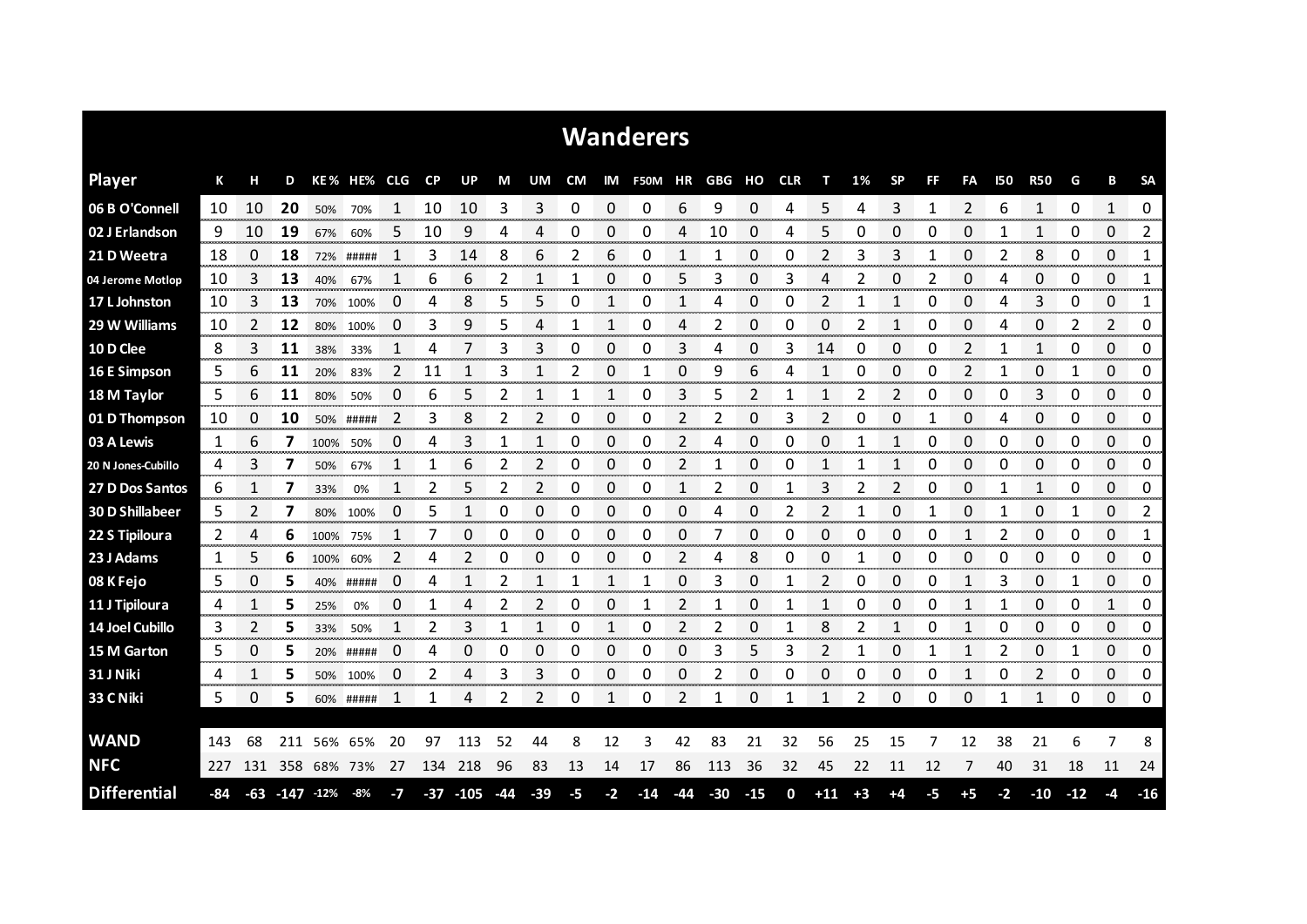|                     |       |       |     |                            |             |      |           |     |       |       |      |             | <b>Nightcliff</b>        |                |       |       |    |       |      |              |           |    |            |                |       |              |                |
|---------------------|-------|-------|-----|----------------------------|-------------|------|-----------|-----|-------|-------|------|-------------|--------------------------|----------------|-------|-------|----|-------|------|--------------|-----------|----|------------|----------------|-------|--------------|----------------|
| <b>Player</b>       | К     | н     | D   |                            | KE% HE% CLG |      | <b>CP</b> | UP  | M     | UM    |      |             | CM IM F50M HR GBG HO CLR |                |       |       |    | т     | 1%   | <b>SP</b>    | <b>FF</b> | FA | <b>I50</b> | <b>R50</b>     | G     | В            | <b>SA</b>      |
| 22 D Bowles         | 29    | 5     | 34  | 76%                        | 80%         | 2    | 12        | 22  | 11    | 9     | 2    | 5           | 0                        | 12             |       | 0     |    | 2     | 3    | 3            | 3         | 1  | 2          | 12             | 0     | 0            | $\overline{2}$ |
| 33 S Wilson         | 17    | 13    | 30  | 65%                        | 77%         | 3    | 13        | 15  | 6     | 5     | 1    | 0           |                          | 6              | 12    | 0     |    | 1     | 1    | 1            |           | 1  | 5          | 0              | 2     | 1            | 2              |
| 18 T North          | 19    | 6     | 25  | 74%                        | 67%         |      | 10        | 14  | 10    | 9     |      | 0           |                          | 3              | 9     | 0     | 4  | 3     |      | 0            | 0         | 0  | 4          | 2              | 3     | 0            | 1              |
| 23 B Filo           | 16    | 8     | 24  | 63%                        | 25%         | 2    | 9         | 14  | 3     | 2     | 1    | 0           | 1                        | 10             | 8     | 0     |    | 1     | 0    | 0            |           | 0  | 2          | 1              | 1     | 0            | 1              |
| 11 P Wills          | 12    | 11    | 23  | 42%                        | 82%         | 3    | 11        | 10  | 3     | 3     | 0    | $\mathbf 0$ | 0                        | 4              | 10    | 0     | 3  | 3     | 2    | 0            | 2         | 1  |            | 0              | 0     | 0            | 0              |
| 17 S Harper         | 10    | 12    | 22  | 60%                        | 75%         | 1    | 13        | 11  | 6     | 6     | 0    | 0           | 1                        | 5              | 13    | 0     | 4  | 0     | 3    | 1            | 0         | 2  | 2          | $\overline{2}$ | 1     | 0            | 0              |
| 19 W Derksen        | 12    | 9     | 21  | 83%                        | 78%         | 3    | 7         | 14  | 9     | 8     | 1    | 4           | 0                        | $\overline{2}$ | 5     | 20    | 4  | 4     | 0    | 0            | 1         | 0  |            | 1              | 0     | 0            | 2              |
| 09 R Nyhuis         | 16    | 4     | 20  | 94%                        | 100%        | 0    | 7         | 13  | 3     | 1     | 2    | 1           | 0                        | 8              | 5     | 0     |    | 1     | 1    | 0            | 0         | 0  | 1          | 5              | 0     | 0            | 1              |
| 06 L Holt-Fitz      | 15    | 3     | 18  | 27%                        | 67%         | 1    | 9         | 9   | 3     | 3     | 0    | $\Omega$    |                          | 5              | 9     | 0     | 4  | 7     | 0    | 0            | 0         | 0  | 5          | 0              | 0     | 4            | 3              |
| 29 S Deery          | 5     | 8     | 13  | 100%                       | 38%         | 2    |           | 6   | 2     | 1     | 1    | 1           | 0                        | 3              | 5     | 0     |    | 2     |      | 1            | 2         | 0  | 0          | 1              | 0     | 0            | 0              |
| 05 J Jones          | 6     |       | 13  | 50%                        | 86%         | 1    | 4         | 9   | 2     | 2     | 0    | 0           | 0                        | 5              | 4     | 0     | 0  | 1     |      | 1            | 0         | 0  | 0          | 3              | 0     | 0            | 0              |
| 32 R Morris         | 9     | 3     | 12  | 78%                        | 33%         | 2    | 4         | 8   | 5     | 5     | 0    | 1           | 0                        | 2              | 4     | 0     | 0  | 5     |      | 0            | 0         | 0  | 6          | 0              | 0     | 0            | 3              |
| 28 K Emery          | 10    | 2     | 12  | 80%                        | 100%        | 0    | 2         | 11  | 7     | 6     | 1    | 0           | 3                        | 2              | 0     | 1     | 0  | 0     | 1    | 1            | 1         | 0  | 4          | 0              | 3     | 1            | 2              |
| 01 R Mu             | 8     | 4     | 12  | 63%                        | 100%        | 0    | 3         | 8   | 4     | 4     | 0    | 0           | 2                        | 3              | 3     | 0     |    | 2     | 1    | 0            | 0         | 0  | 2          | 0              | 1     | 1            | 2              |
| 26 M McGregor       | 6     | 5.    | 11  | 33%                        | 60%         | 2    | 6         | 4   | 3     | 1     | 2    | 1           | 0                        | 2              | 4     | 12    | 0  | 2     | 0    | 0            | 0         | 0  | 2          | 0              | 0     | $\mathbf{1}$ | 0              |
| 10 C I lett         | 8     | 3     | 11  |                            | 63% 100%    | 1    | 2         | 9   | 6     | 5     | 1    | 0           | 5                        | 0              | 0     | 0     | 0  | 2     | 2    | 2            | 1         | 0  | 0          | 0              | 5     | 1            | 0              |
| 08 D Keast          | 3     | 8     | 11  | 100% 100%                  |             | 0    | 7         | 4   | 1     | 1     | 0    | 1           | 0                        | 1              | 7     | 0     | 0  | 3     | 1    | 0            | 0         | 1  | 0          | 1              | 0     | 0            | 0              |
| 02 Jess Budarick    | 6     | 5     | 11  | 100%                       | 60%         | 1    | 2         | 8   | 4     | 4     | 0    | 0           | 0                        | 3              |       | 0     | Ω  | 0     | 1    | 0            | 0         | 0  | 1          | 0              | 1     | 0            | 1              |
| 13 C Gikas          | 5     | 5     | 10  | 60%                        | 80%         | 0    | 2         | 8   | 3     | 3     | 0    | 0           | 0                        | 4              | 2     | 0     | 0  | 1     |      | $\mathbf{1}$ | 0         | 1  | 0          | 3              | 0     | 0            | 0              |
| 24 N Howe           | 6     | 3     | 9   | 67%                        | 67%         | O    | 1         | 8   | 2     | 2     | 0    | 0           | 1                        | 4              |       | 0     | 1  | 2     | 1    | 0            | 0         | 0  | O          | 0              | 1     | 0            | 2<br>mmm       |
| 03 J Peris          | 3     | 4     | 7   | 67%                        | 100%        | 0    | 1         | 6   | 2     | 2     | 0    | 0           | 0                        | 2              | 1     | 0     | 0  | 1     | 0    | 0            | 0         | 0  | 1          | 0              | 0     | 0            | 1              |
| 20 T Melville       | 3     | 3     | 6   | 33%                        | 33%         | 2    | 2         | 4   | 1     | 1     | 0    | 0           | 1                        | 0              | 2     | 3     | 0  | 2     | 0    | 0            | 0         | 0  | 1          | 0              | 0     | 2            | 1              |
|                     |       |       |     |                            |             |      |           |     |       |       |      |             |                          |                |       |       |    |       |      |              |           |    |            |                |       |              |                |
| <b>NFC</b>          | 227   | 131   | 358 | 68%                        | 73%         | 27   | 134       | 218 | 96    | 83    | 13   | 14          | 17                       | 86             | 113   | 36    | 32 | 45    | 22   | 11           | 12        |    | 40         | 31             | 18    | 11           | 24             |
| <b>WAND</b>         | 143   | 68    | 211 |                            | 56% 65%     | 20   | 97        | 113 | 52    | 44    | 8    | 12          | 3                        | 42             | 83    | 21    | 32 | 56    | 25   | 15           | 7         | 12 | 38         | 21             | 6     | 7            | 8              |
| <b>Differential</b> | $+84$ | $+63$ |     | $\frac{11}{1111}$ +12% +8% |             | $+7$ | $+37$     | ### | $+44$ | $+39$ | $+5$ | $+2$        | $+14$                    | +44            | $+30$ | $+15$ | 0  | $-11$ | $-3$ | $-4$         | $+5$      | -5 | $+2$       | $+10$          | $+12$ | $+4$         | $+16$          |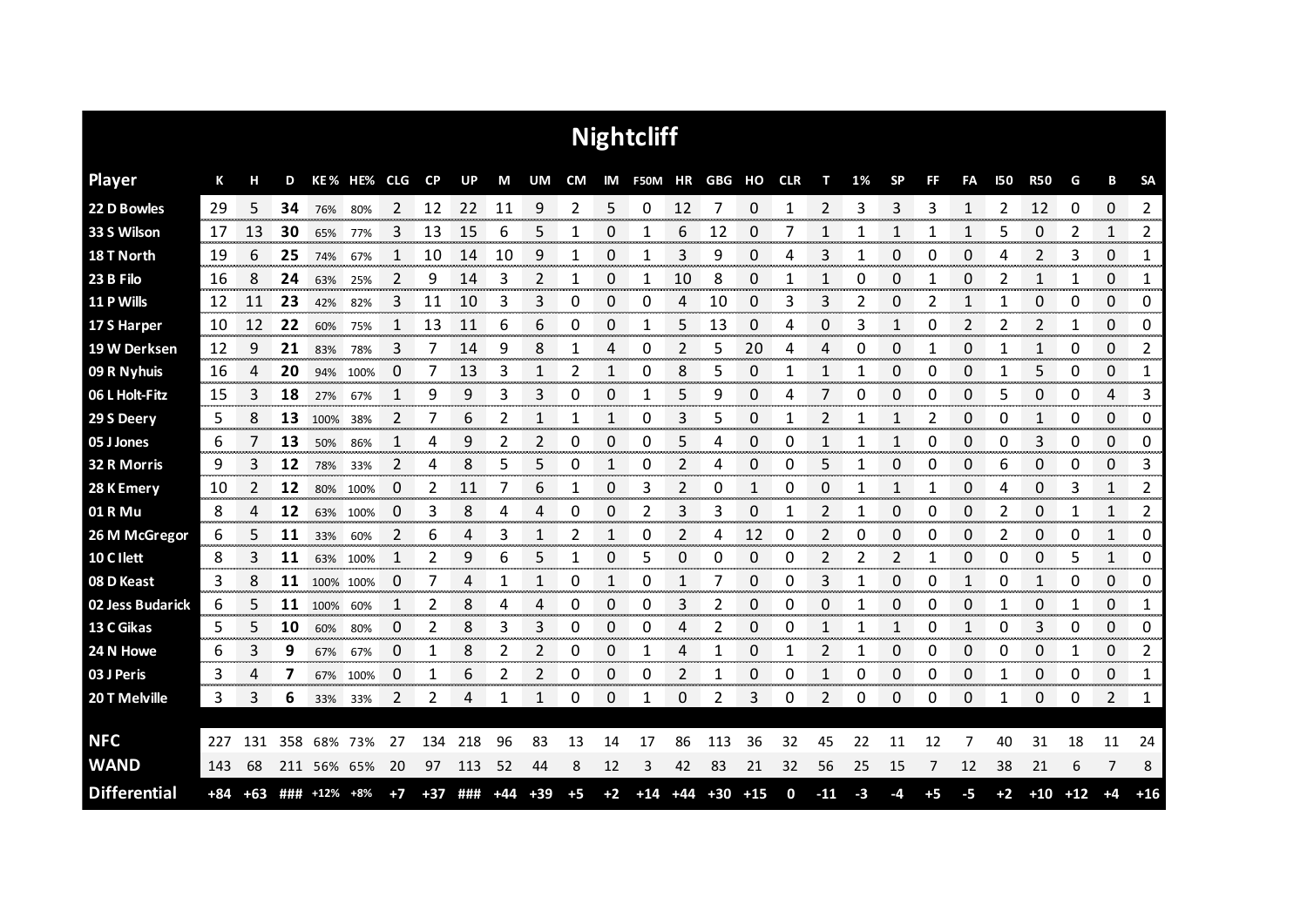|                        |             | <b>Score Sources</b> |
|------------------------|-------------|----------------------|
|                        | <b>WAND</b> | <b>NFC</b>           |
| <b>Turnover</b>        | 4.4.28      | 11.3.69              |
| <b>Stoppage</b>        | 2.3.15      | 6.7.43               |
| <b>Kick In</b>         | 0.0.0       | 1.1.7                |
| <b>TOTAL</b>           | 6.7.43      | 18.11.119            |
|                        |             | Defensive 50         |
| <b>Turnover</b>        | 0.0.0       | 3.0.18               |
| <b>Stoppage</b>        | 0.1.1       | 0.0.0                |
| <b>Kick In</b>         | 0.0.0       | 1.1.7                |
| <b>TOTAL</b>           | 0.1.1       | 4.1.25               |
|                        |             | <b>Midfield</b>      |
| <b>Turnover</b>        | 4.3.27      | 8.2.50               |
| <b>Centre Bounce</b>   | 1.1.7       | 2.1.13               |
| <b>B/ARC Stoppages</b> | 1.0.6       | 2.3.15               |
| <b>TOTAL</b>           | 6.4.40      | 12.6.78              |
|                        |             | <b>Forward 50</b>    |
| <b>Turnover</b>        | 0.1.1       | 0.1.1                |
| <b>Stoppage</b>        | 0.1.1       | 2.3.15               |
| <b>TOTAL</b>           | 0.2.2       | 2.4.16               |